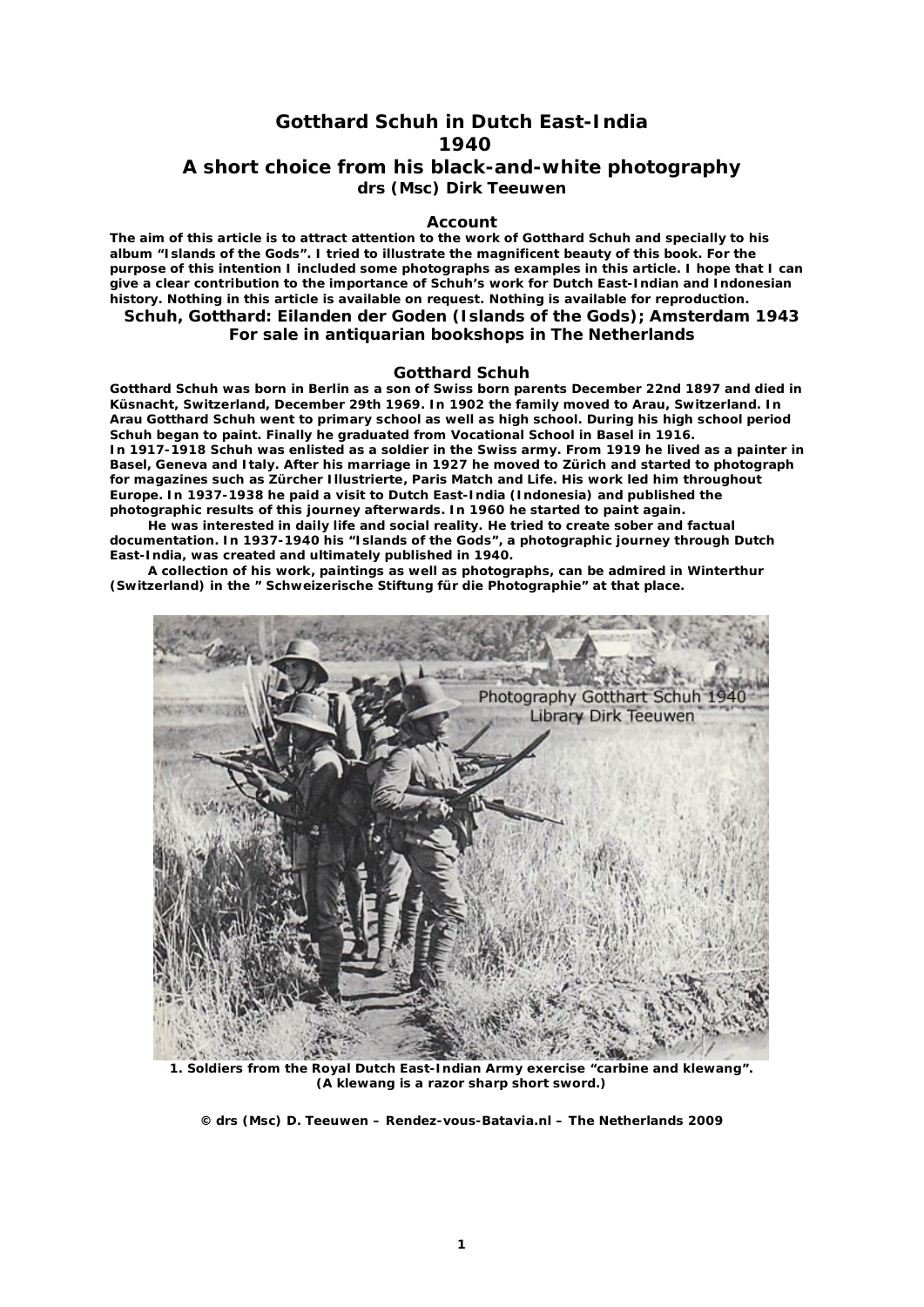

**2. Royal Dutch East-Indian Air Force, observation-post in a bomber.**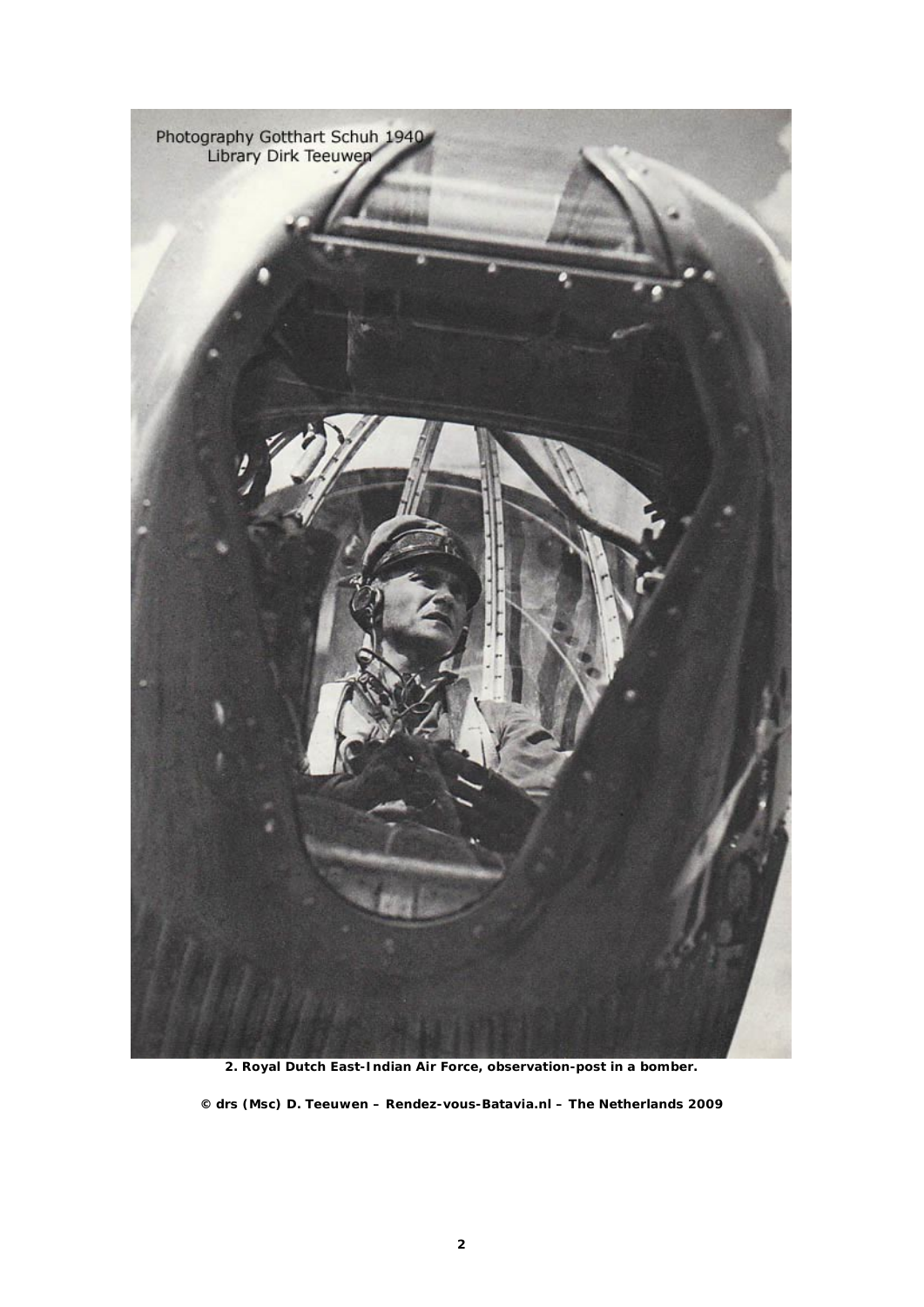

**3. Royal Dutch East-Indian Army, soldier on guard in Takengon, North Sumatra**

**Below on page 4**

**4. Serene, proud and inaccessible Asian beauty: Raden Adjeng Indrasapoetra, born in Soendanese West Java, at the age of seventeen. She was Schuh's interpreter. My favourite "Schuh picture" !!**

**5. Legong dancer dressed in gilt leather and silk. The flowers, part of her head-dress, were made of gold-leaf.**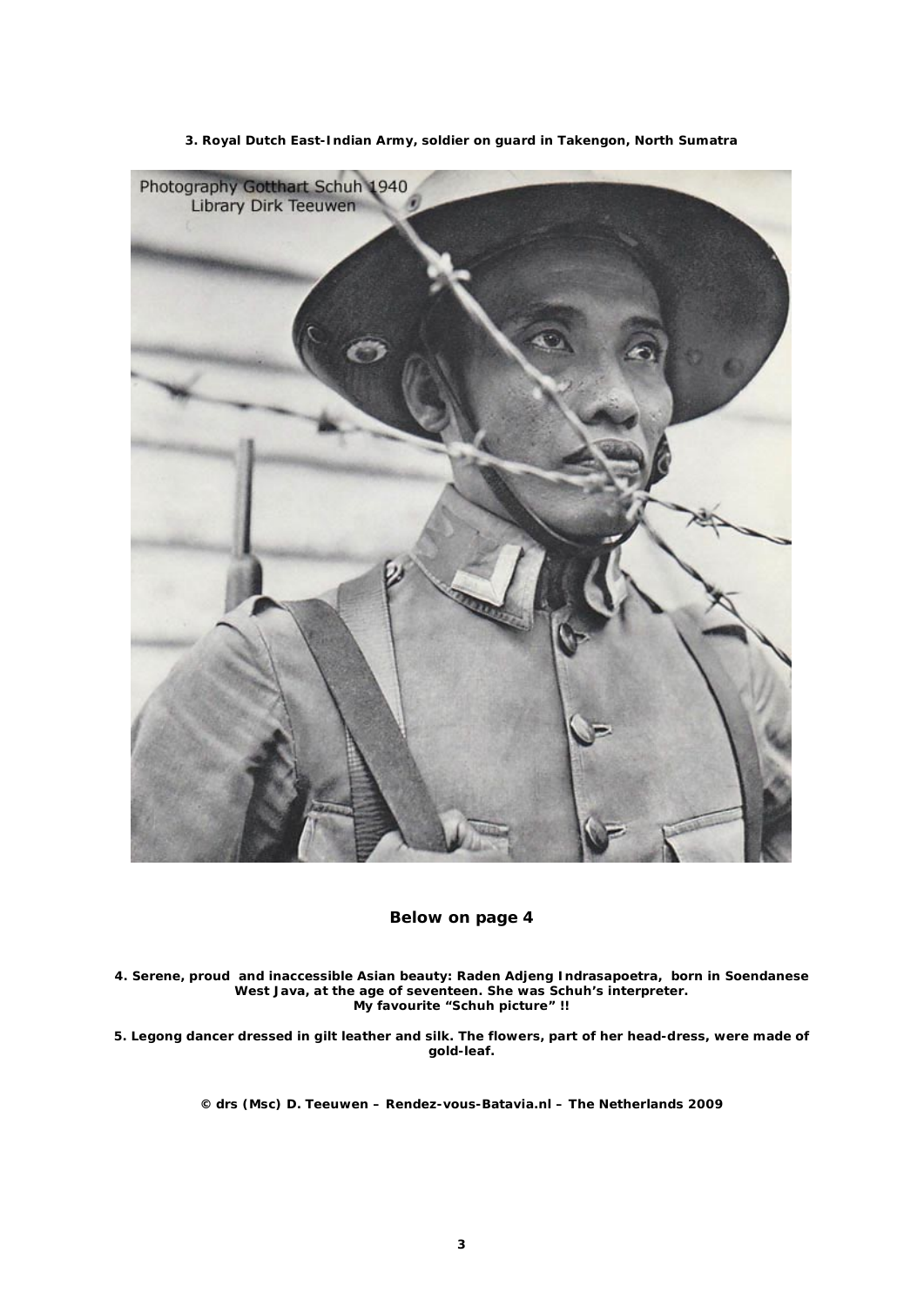

**© drs (Msc) D. Teeuwen – Rendez-vous-Batavia.nl – The Netherlands 2009**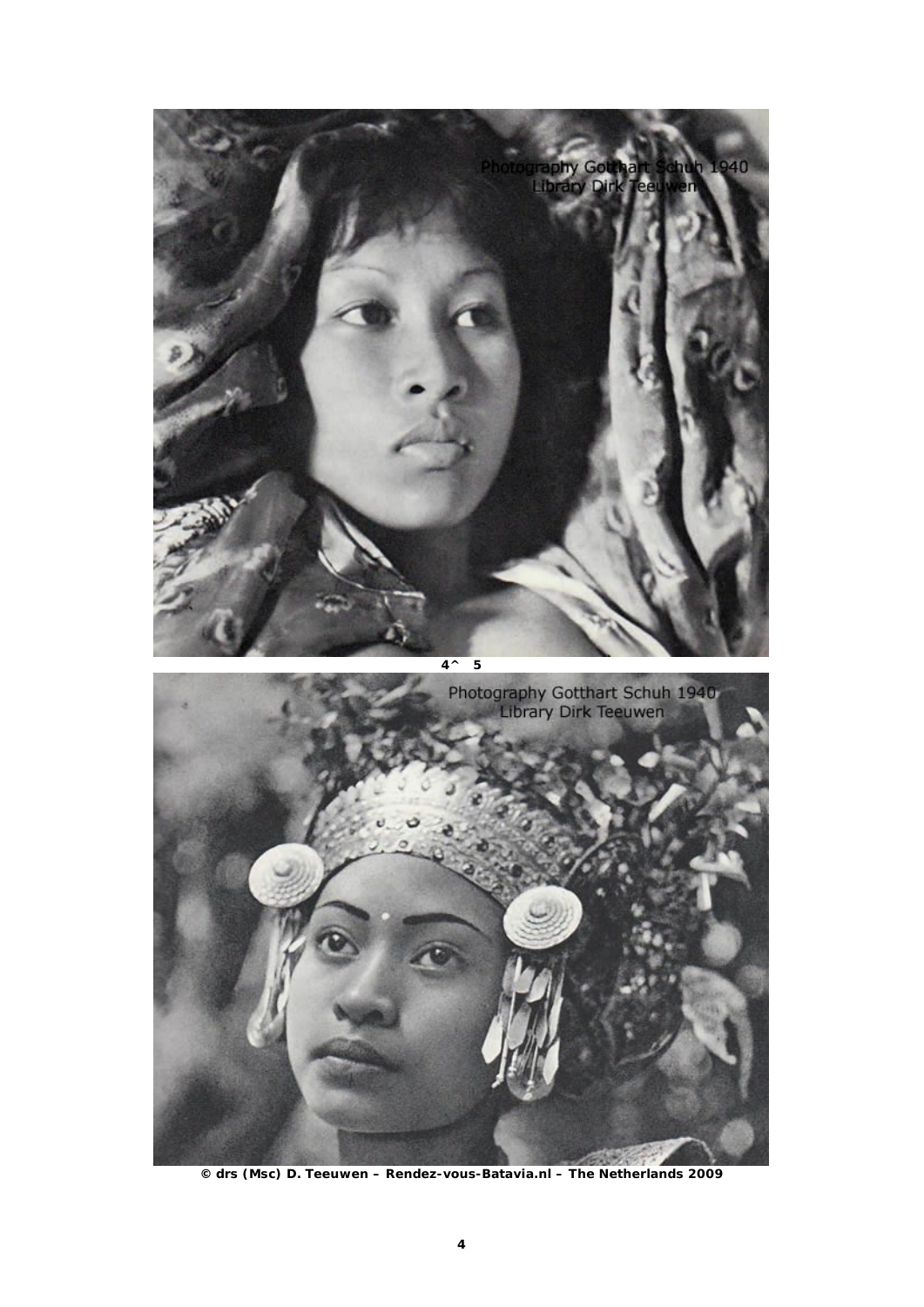

**6. Unknown Bali woman**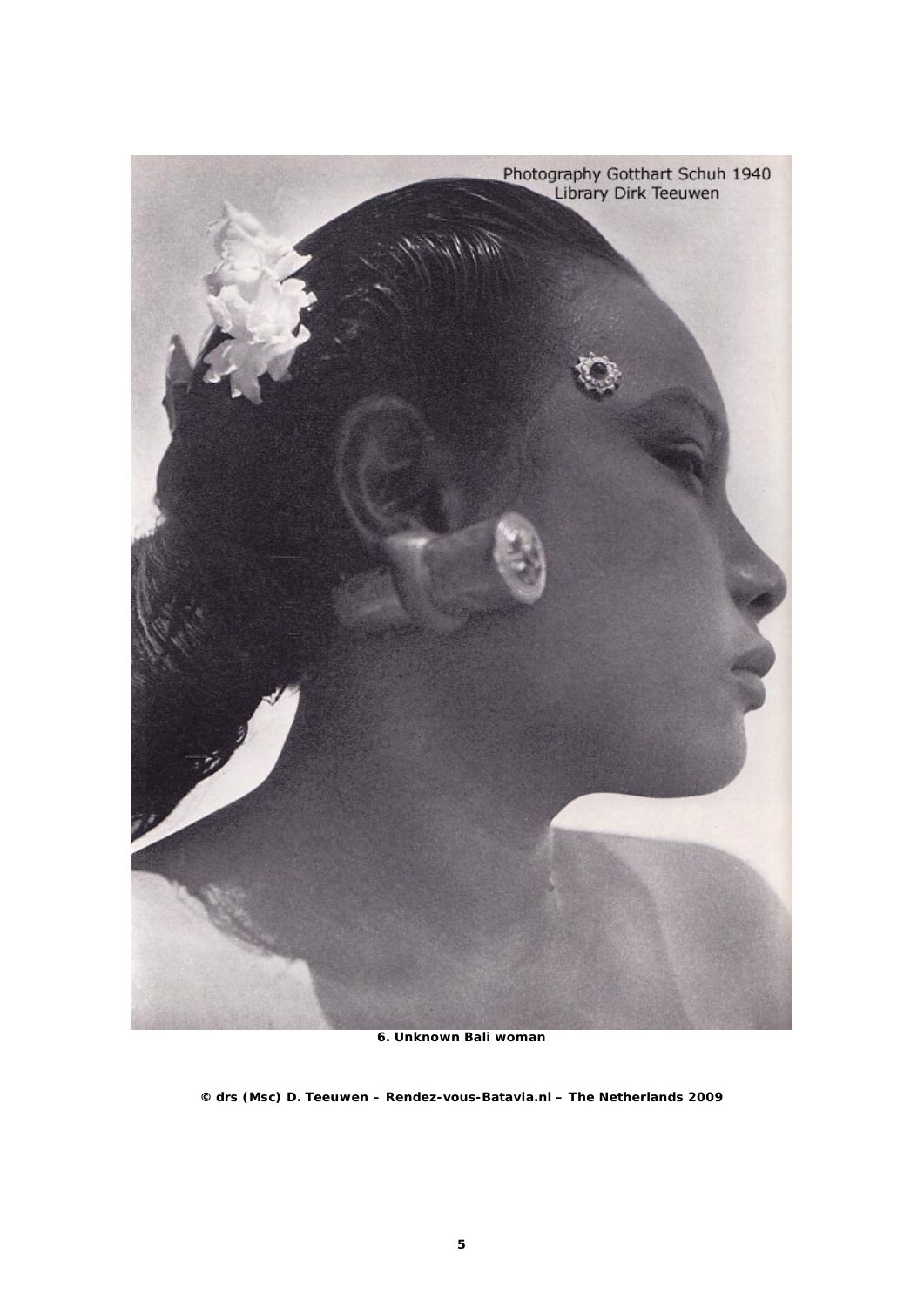

**7. Festival to honour the birth of Mohammed in Yogyakarta, bowmen of the Sultan's Kraton Guard (Kraton means palace-fort.)**

# **Below on page 7**

**8. Sumatra, Samosir Island: old Batak sarcophagus**

**9. Governor-general of Dutch East-India, Jhr A. W. L. Tjarda van Starkenborch Stachouwer (left)**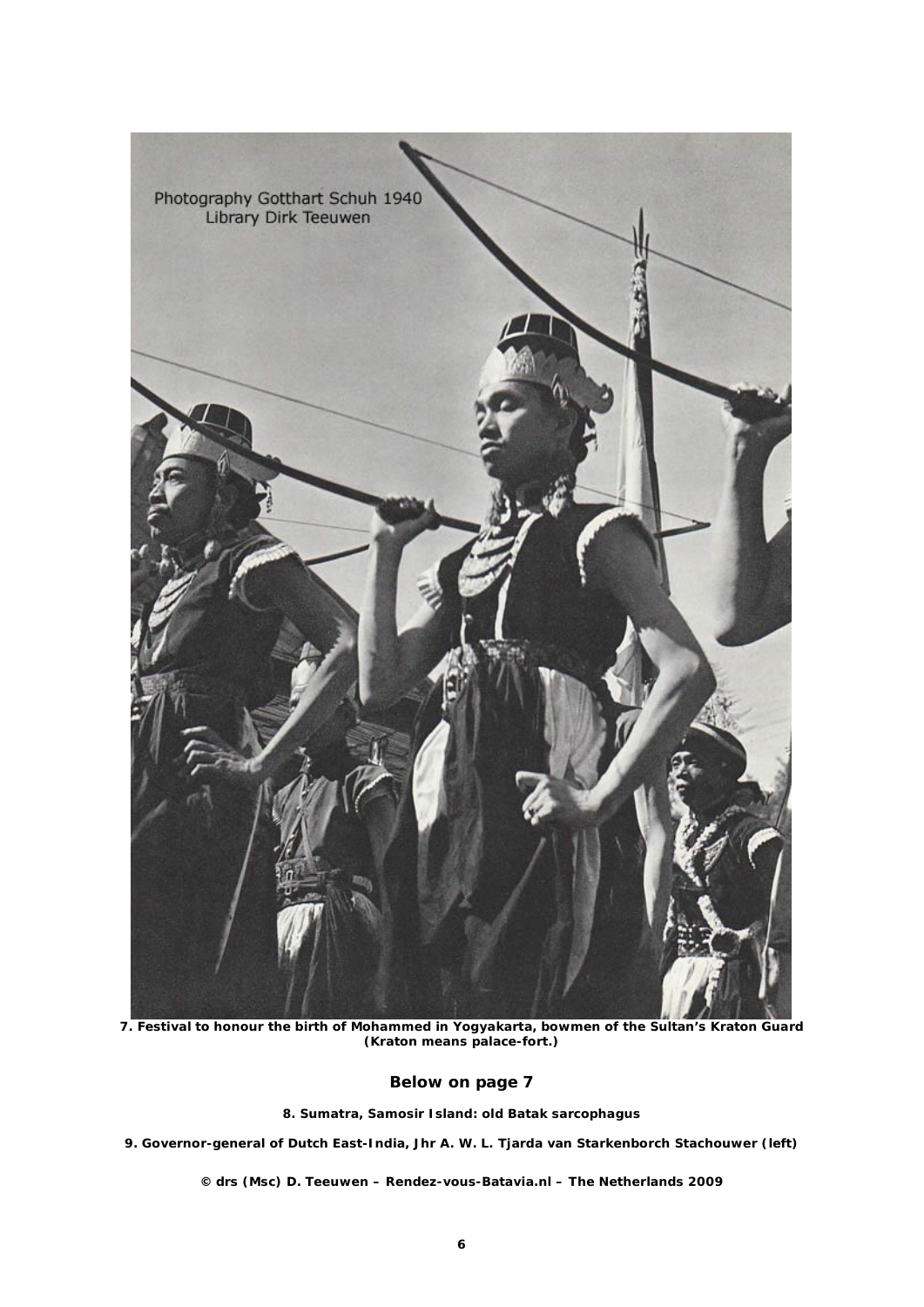

**© drs (Msc) D. Teeuwen – Rendez-vous-Batavia.nl – The Netherlands 2009**